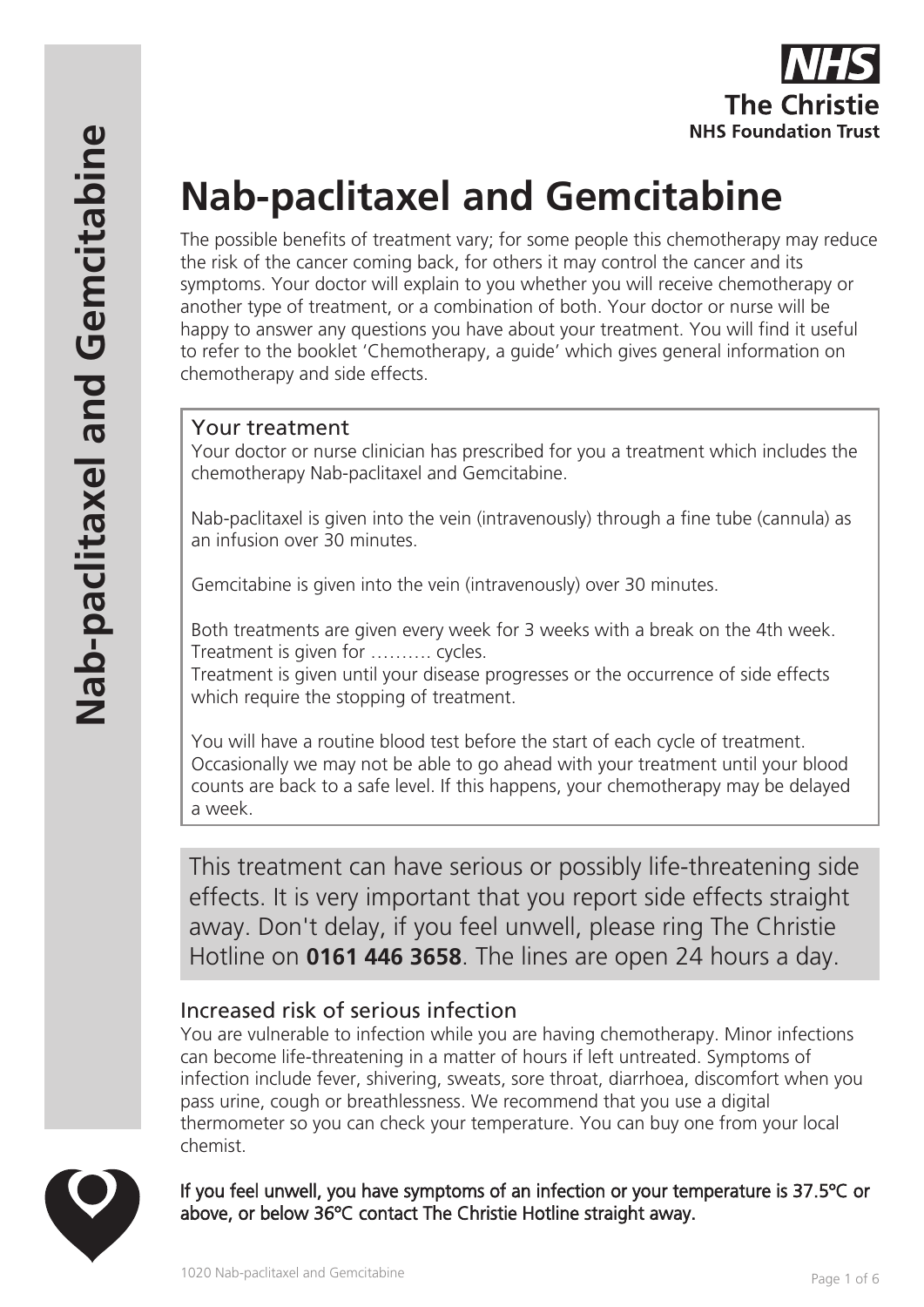After Cycle 2 of treatment, if clinically possible you will have your treatment at a location closer to home. The Christie is committed to providing treatment closer to home as part of the Outreach and Christie at Home service.

## • Extravasation (Warning!)

Extravasation is when chemotherapy leaks outside the vein. If you develop redness, soreness or pain at the injection site at any time please let us know straight away.

## • Allergic reaction (Warning!)

Signs of an allergic reaction include skin rashes, itching, a high temperature, shivering, redness of the face, a feeling of dizziness, headache, breathlessness, anxiety, and a desire to pass urine. You will be monitored for any sign of an allergic reaction during treatment. It is important to tell your nurse or doctor if you have any of these signs.

# • Anaemia (low number of red blood cells) (Warning!)

While having this treatment you may become anaemic. This may make you feel tired and breathless. Let your Christie doctor or nurse know if these symptoms are a problem. You may need a blood transfusion.

## • Bruising or bleeding (Warning!)

This treatment can reduce the production of platelets which help the blood clot. Let your Christie doctor or nurse know if you have any unexplained bruising or bleeding, such as nosebleeds, bloodspots or rashes on the skin, and bleeding gums.

#### Flu vaccinations

#### Is it alright for me to have a flu jab during the time I'm having chemotherapy?

It's safe to have a flu jab, but depending on the sort of chemotherapy you have had, it may not give quite as much protection against infection as usual. Some patients may need two vaccinations. However, if you're thinking of having any other vaccinations, do check with your Christie doctor first, because some vaccines should be avoided.

## Possible side effects

Chemotherapy can cause many different side effects. Some are more likely to occur than others. Everyone is different and not everyone gets all the side effects. Most side effects are usually temporary, but in some rare cases they can be life-threatening. It is important to tell your hospital doctor or nurse about any side effects so they can be monitored and, where possible, treated.

# Common side effects (more than 1 in 10)

#### • Hair loss

Hair loss is usually total. The hair falls out gradually 10 to 14 days following your first course of treatment. Body and facial hair can also fall out. The time scale varies from person to person. Please remember that this is a temporary side effect and your hair will grow back when your treatment is complete. Very rarely, hair loss can be permanent.

The cancer information centre offers a coping with hair loss service to all patients where support, information and advice will be given. Drop in, contact 0161 446 8100 or email informationcentre@christie.nhs.uk. Information about the wig service can also be found here and vouchers for wigs can also be obtained for eligible patients. The wig room provide a drop in service, Please see The Christie leaflet 'The wig fitting service' for further information.

The Maggie's Centre runs a Talking Heads hair loss support workshop for anyone who is anticipating or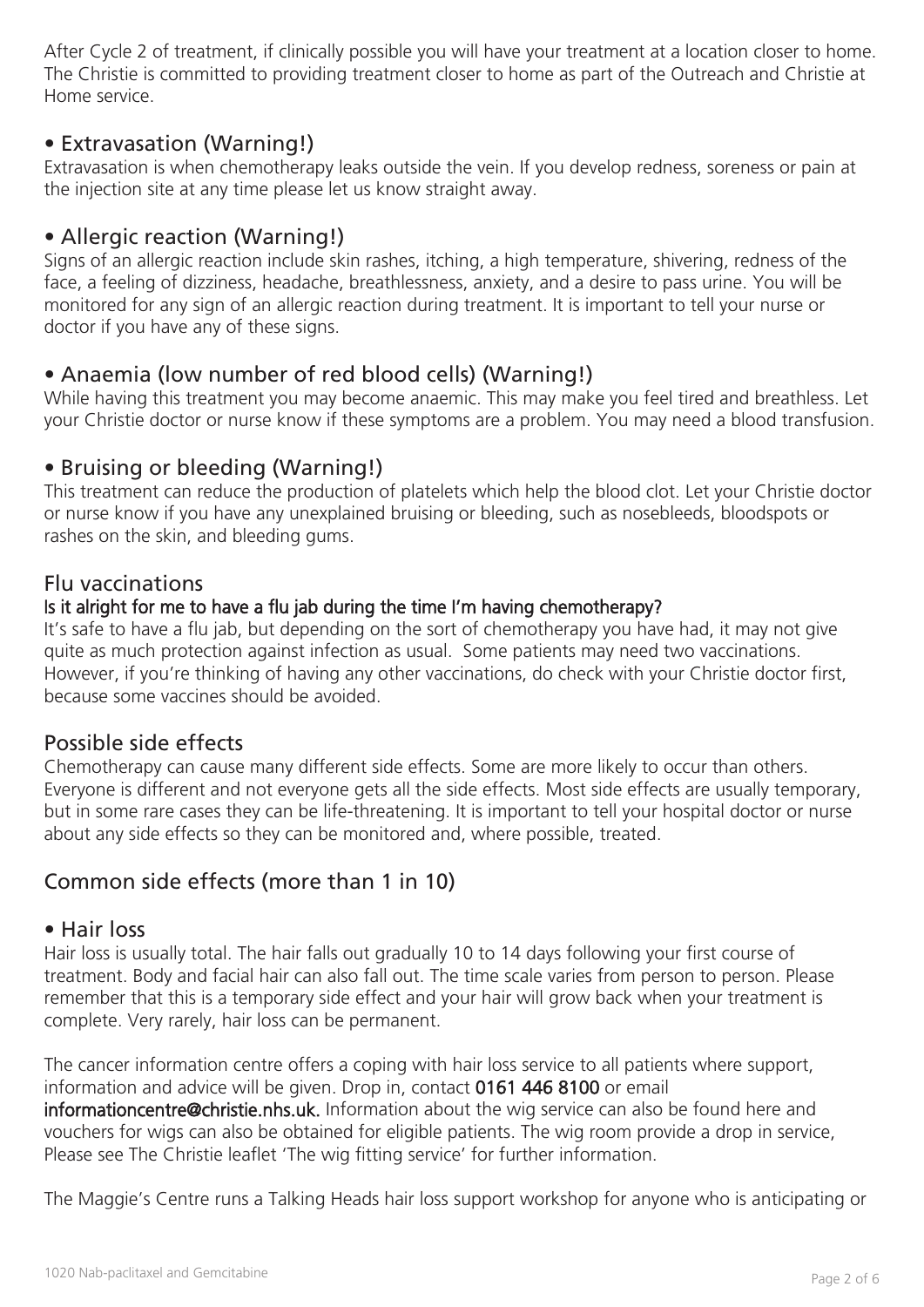experiencing hair loss (both men and women). These sessions cover the practicalities of hair loss as well as offering support with its emotional impact. Contact Maggie's on 0161 641 4848 or email manchester@maggiescentres.org.

## • Tingling and numbness in the fingers or toes

This is due to the effect of nab-paclitaxel on the nerves and is known as peripheral neuropathy. You may also notice that you have difficulty doing up buttons or similar tasks. Tell your doctor if you notice any numbness or tingling in your hands or feet. This usually improves with a break from treatment or after treatment has finished, although it may take weeks / months to do so and can be permanent.

#### • Flu-like symptoms

Some chemotherapy may cause flu-like symptoms such as fever, aches and pains and shivering about 3 to 5 hours after your treatment. These symptoms should be temporary and should go within 12 to 24 hours. Paracetamol will help. If your symptoms are particularly severe, tell your doctor on your next visit.

## • Fatigue

Some chemotherapy may make you feel tired and lacking in energy. It can be frustrating when you feel unable to cope with routine tasks. You may benefit from additional support during your treatment. Complementary therapies may be helpful. Speak to your nurse or doctor for further information. If necessary, take time off work. Gentle exercise, such as walking can be beneficial.

#### • Joint and muscle pain

Pain in the joints (also called arthralgia) or muscles (also called myalgia) can be a temporary side effect while having chemotherapy. It is important to tell your doctor or nurse about this, so that appropriate painkillers can be prescribed.

#### • Diarrhoea (Warning!)

If this becomes a problem while you are having treatment, contact The Christie Hotline for advice. If you develop severe diarrhoea it is important to contact The Christie straight away as this may be a sign of a serious infection. Don't delay!

#### • Sore mouth

Your mouth may become sore or dry, or you may notice small mouth ulcers during this treatment. Drinking plenty of fluids and cleaning your teeth regularly and gently with a soft toothbrush can help to reduce the risk of this happening. We can prescribe a mouthwash for you to use during treatment. You can dilute this with water if your mouth is sore. Ask your doctor or nurse for further advice. There is also general mouth care information in the chemotherapy booklet. If you continue to have a sore mouth, please contact The Christie Hotline.

#### • Sensitivity to the sun

Some chemotherapy can make your skin more sensitive to the sun than usual. Sit in the shade, avoid too much sun and use a high factor sunblock cream. Asian and African-Caribbean people may develop noticeable light patches on their skin.

## • Changes to nails

Your nails may become brittle and their texture or colour may change. These changes grow out over a few months once the treatment has finished. Pain at the nail bed (at the base of the nail) may occur, but is rare. Acrylic nails are not recommended.

## • Constipation

This occasionally occurs after several treatments with nab-paclitaxel or due to the anti-sickness medication. Try to drink plenty of fluids and eat foods high in fibre. Tell your doctor who may prescribe a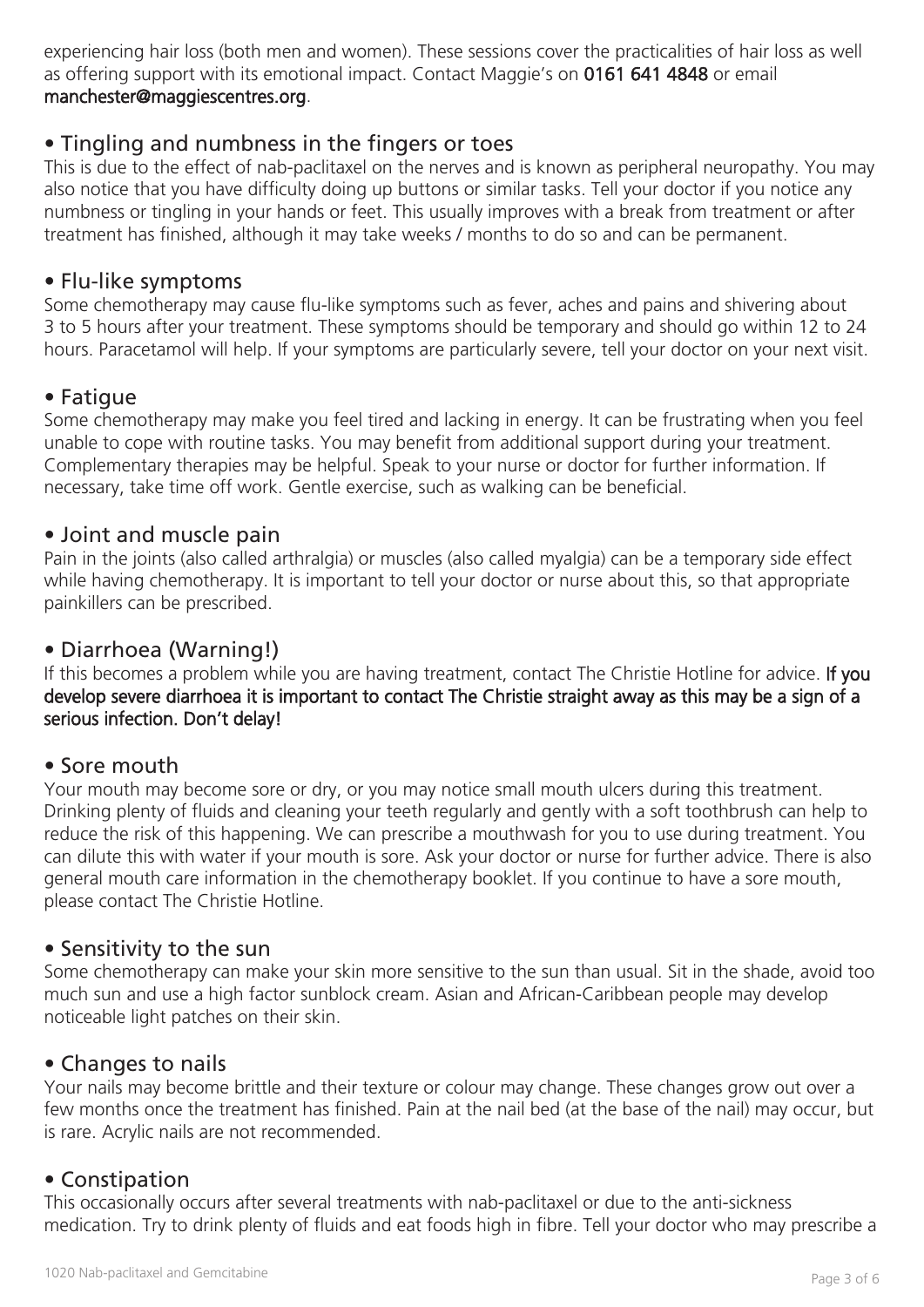suitable laxative. Ask the staff for a copy of The Christie booklet 'Eating: help yourself' which has useful ideas about diet when you are having treatment.

## • Skin rash

You may develop a skin rash. This is usually mild and easily treated. Please tell your doctor on your next visit.

# Uncommon side effects (less than 1 in 10)

#### • Nausea and vomiting (sickness)

The severity of this varies from person to person. Anti-sickness medication may be given along with your chemotherapy to prevent this. You will also be given anti-sickness tablets to take at home. If you continue to feel or be sick, contact your GP or this hospital, because your anti-sickness medication may need to be changed or increased.

#### • Fluid retention

Your feet/legs may become swollen on this chemotherapy. If this is mild, no specific treatment is needed. Keeping your feet and legs raised may help. Tell your doctor if the swelling is severe.

#### • Blood clots (Warning!)

During chemotherapy you are more at risk of blood clots in the legs (DVT) or lungs (PE). Occasionally these clots can be life-threatening. To help prevent clots, keep mobile and drink plenty of non-alcoholic fluids.

#### • Liver function

Your liver may be temporarily affected. Nab-paclitaxel may cause changes in the way that your liver works. This is very unlikely to cause you any harm, but your doctor will monitor this carefully. Samples of your blood will be taken at set intervals to check your liver is working properly.

#### • Abdominal pain

This may start a few days after finishing chemotherapy and may last for a few days. Please contact the hospital if this happens. Your doctor can prescribe painkillers if appropriate.

#### • Low blood pressure

Your blood pressure will be checked during your treatment. Let the doctor know if you feel faint or dizzy.

# Rare side effects (less than 1 in 100)

#### • Breathlessness

Very rarely this chemotherapy can cause inflammation of your lungs. This can make you breathless. Tell your doctor if you develop this problem while you are having this chemotherapy.

## Serious and potentially life threatening side effects

In a small proportion of patients chemotherapy can result in very severe side effects which may rarely result in death. The team caring for you will discuss the risk of these side effects with you.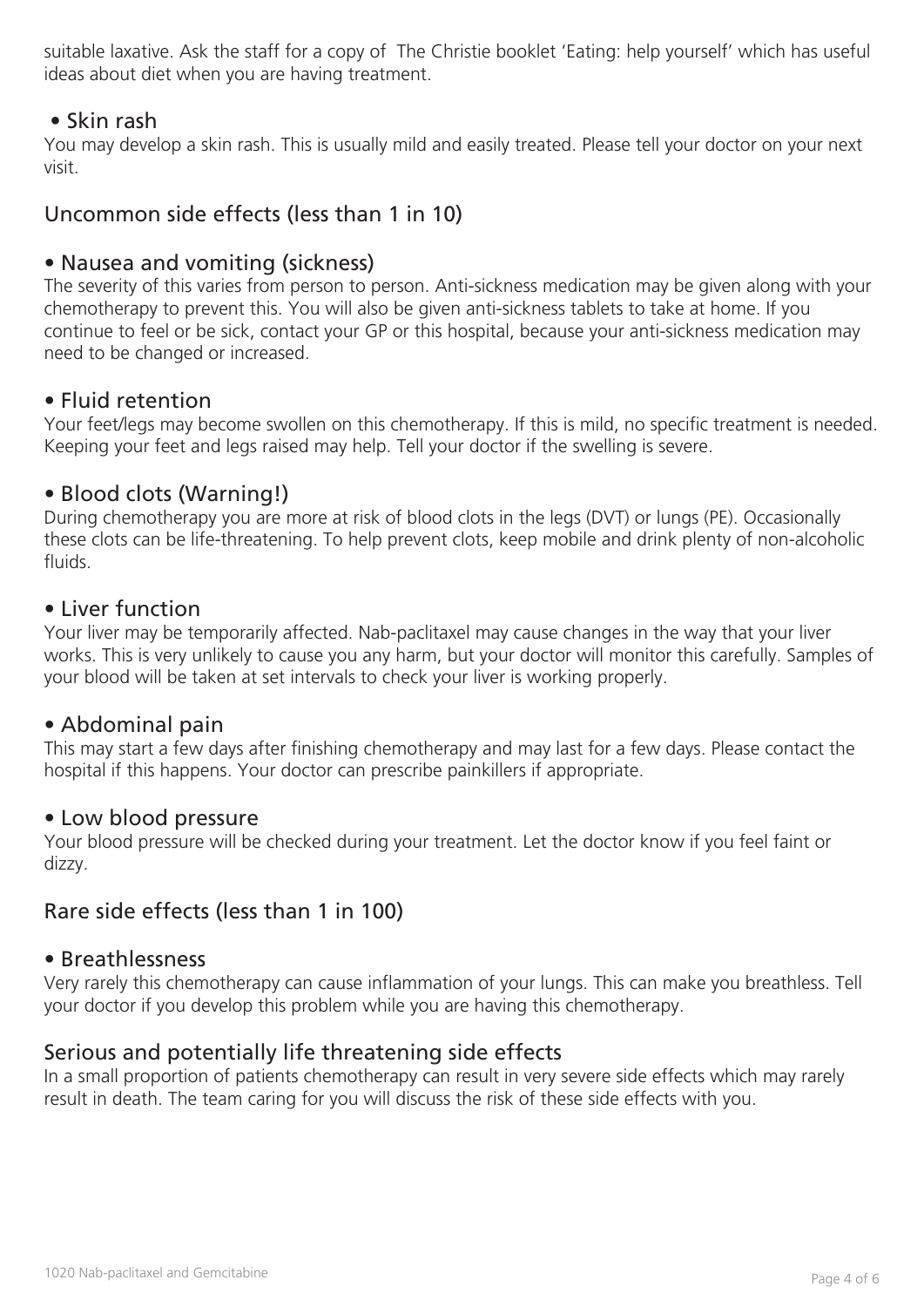# Other medicines

Some medicines can be harmful to take when you are having chemotherapy. Let your doctor, nurse or pharmacist know about any medications you are taking, including non–prescribed medicines purchased over the counter or complementary therapies and herbal remedies.

# Sex, contraception and fertility

Protecting your partner and contraception: We recommend that you or your partner use a condom during sexual intercourse while you are having the course of chemotherapy. Chemotherapy is dangerous to unborn babies and this will also protect you and your partner from any chemotherapy drugs that may be present in semen and in the vagina. If you suspect that you may be pregnant please tell your doctor immediately.

Fertility: This chemotherapy may affect your ability to have children. Your doctor or nurse should have discussed this with you. If not, please ask them before you start treatment.

#### Late side effects

Some side effects may become evident only after a number of years. In reaching any decision with you about treatment, the potential benefit you receive from treatment will be weighed against the risks of serious long term side effects to the heart, lungs, kidneys and bone marrow. With some drugs there is also a small but definite risk of developing another cancer. If any of these problems specifically applies to you, the doctor will discuss these with you and note this on your consent form.

## **Contacts**

If you have any general questions or concerns about your treatment, please ring the area where you are having treatment:

Administration enquiries - 0161 918 7606/7610 Chemotherapy nurse - 0161 918 7171 Clinical trials unit - 0161 918 7663

For advice ring The Christie Hotline on 0161 446 3658 (24 hours)

Your consultant is: .....................................................................

Your hospital number is: ...........................................................

Your key worker is: ....................................................................